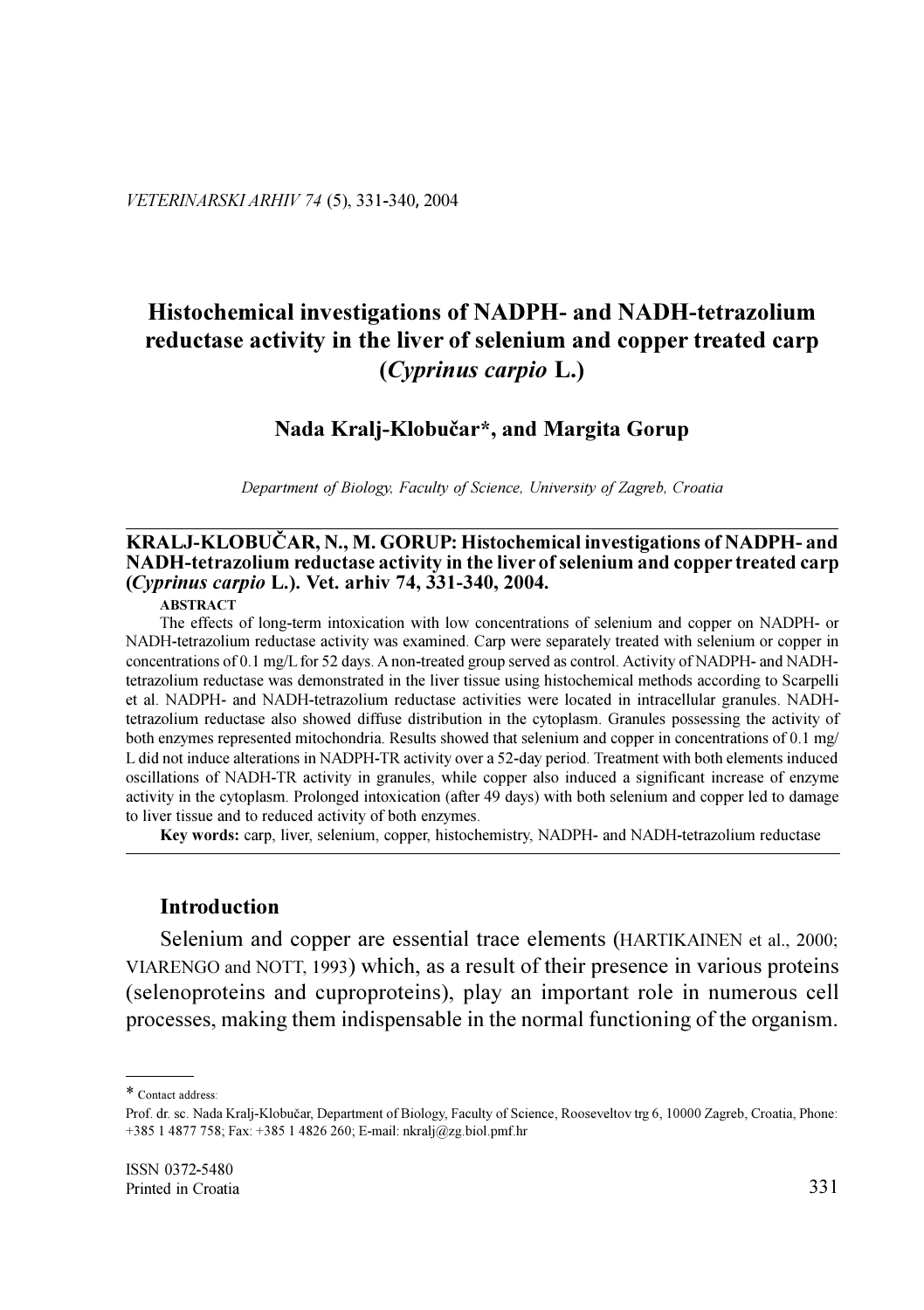NADPH- and NADH-tetrazolium reductase (NADPH- and NADH-TR) are enzymes which have the property of transferring electrons from the reduced nicotinamide adenine dinucleotide phosphate (NADPH) or the reduced nicotinamide adenine dinucleotide (NADH) to various electron acceptors. In this transfer, electron transport systems such as that of the mitochondria participate. Early research showed that selenium and copper affect various organelles in the hepatocytes, such as lysosomes (KRALJ-KLOBUČAR et al., 1996). Also, COUTURE and KUMAR (2003) suggest that mitochondrial enzymes are targets for inhibition by copper. Therefore, alterations in the activity of NADPH- and NADH-TR following intoxication by selenium or copper could serve as indicators of these two elements' impacts on mitochondrial populations in the liver. With this research we could also provide information on NADPH- and NADH-TR activity in conditions of long-term intoxication with low concentrations of selenium or copper, since it is well known that both elements can be toxic when allowed to accumulate in excess of cellular needs

Concentration of 0.1 mg/L Se or Cu, although 10 times higher than the permitted concentrations in water, is used in this research because it can be easily reached in freshwaters and subsequently affect wildlife in an aquatic environment. Namely, copper is ubiquitously present in elevated concentrations in freshwaters as a result of agricultural use (as fungicide in viticulture, etc.) and industrial processes (MAZON et al., 2002) such as mining and smelting activities (COUTURE and KUMAR, 2003). Similarly, selenium concentration is often elevated in freshwaters as a result of anthropogenic processes like coal combustion, agricultural drainage, mining of phosphates and metal ores, etc. (HOFFMAN, 2002).

The aim of this study was to determine the effects of long-term exposure with low concentrations of selenium and copper, which can be easily reached in freshwaters, on enzyme activities in carp liver. Alterations in enzyme activities induced by metals or semi-metals may serve as indicators of early changes that in most cases appear before histomorphological alterations.

## **Materials and methods**

One-year-old carp (Cyprinus carpio L.) approximately 10 cm long were used in this study. Prior to beginning the experiment, the fish were acclimatised to laboratory conditions by holding them in aquaria containing aerated city tap water for 6 days. Water in aquaria was aerated and changed daily during the experiment;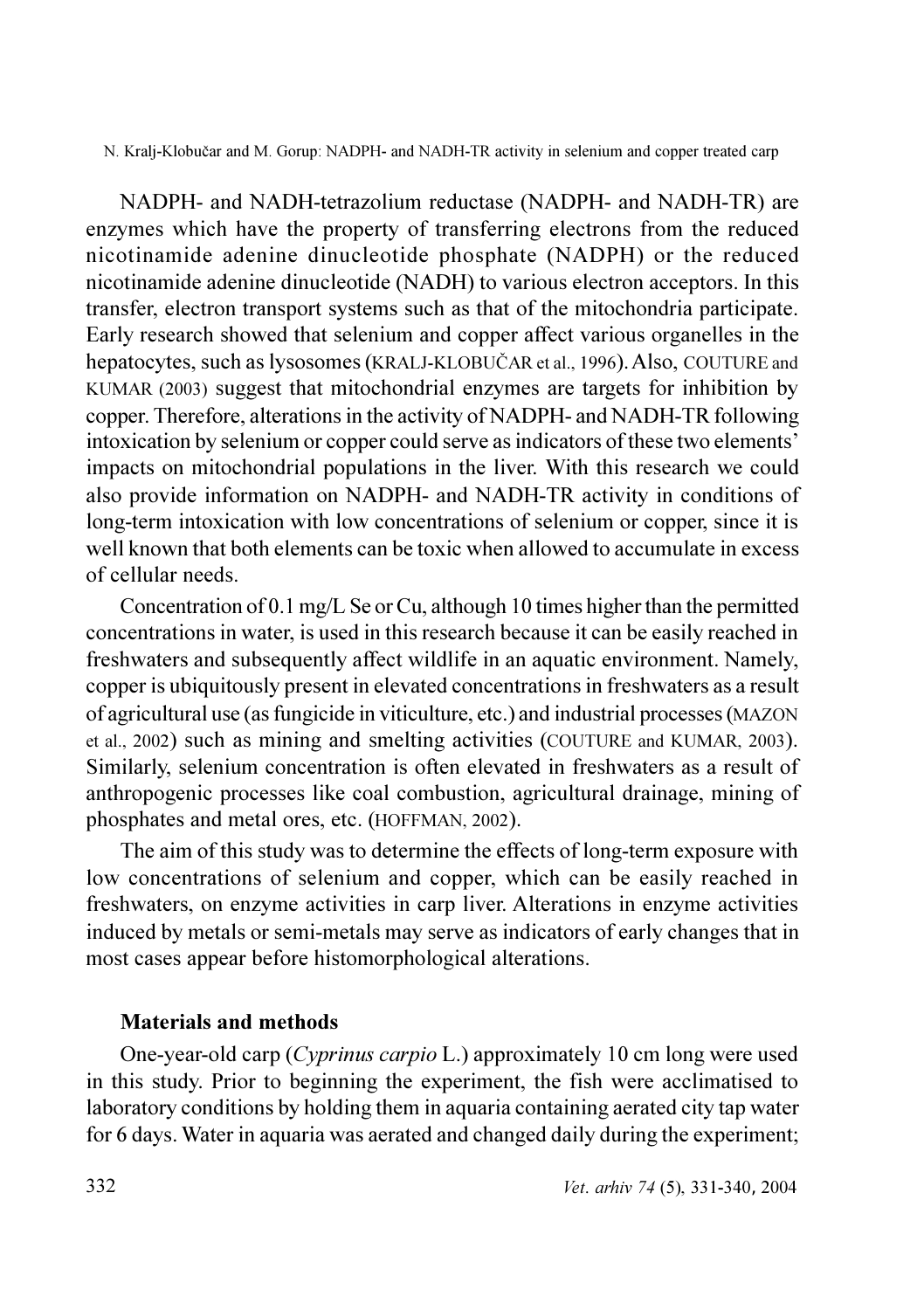water temperature was 16 °C before, and 19 °C after, the water was changed; pH was a constant 7.0. Animals were divided into three groups. Two groups of 40 animals each were separately treated with selenium (as  $Na, SeO, \times 5H, O$ ) or copper (as  $CuSO_{4} \times 5H_{2}O$ ) in final concentrations of 0.1 mg/L for 52 days. A third nontreated group of 10 animals was used as control. On the first four days the carp were sacrificed daily, and later at intervals of 2 or 7 days. Unfixed samples of liver tissue were cut on a cryostat at -20  $^{\circ}$ C and the activity of NADPH- and NADH-TR was demonstrated on the sections according to the method of SCARPELLI et al. (1958). Briefly, the non-fixed tissue sections were rinsed in acetone and then incubated for 30 minutes at room temperature in reaction mixture containing 0.1% NADH (for NADH-TR) or NADPH (for NADPH-TR) as substrate, 0.2% tetrazolium salt (NBT), 0.1 M NaNO<sub>2</sub>, and 0.2 M TRIS pH 7.4. The sections were then rinsed in distilled water, formol saline and distilled water once more and then mounted in glycerine jelly. The locations of blue–purple diformazan pigment in sections, which match the locations of enzyme activities, were analyzed by light microscope.

## **Results**

Histochemical staining in the control group showed NADPH-TR activity bound exclusively to the granules (Fig. 1a) but the activity of NADH-TR was present



Fig. 1. NADPH-tetrazolium reductase activity in the liver of: a) control carp and carp treated for 52 days with: b) copper, c) selenium  $(\times 1280)$ .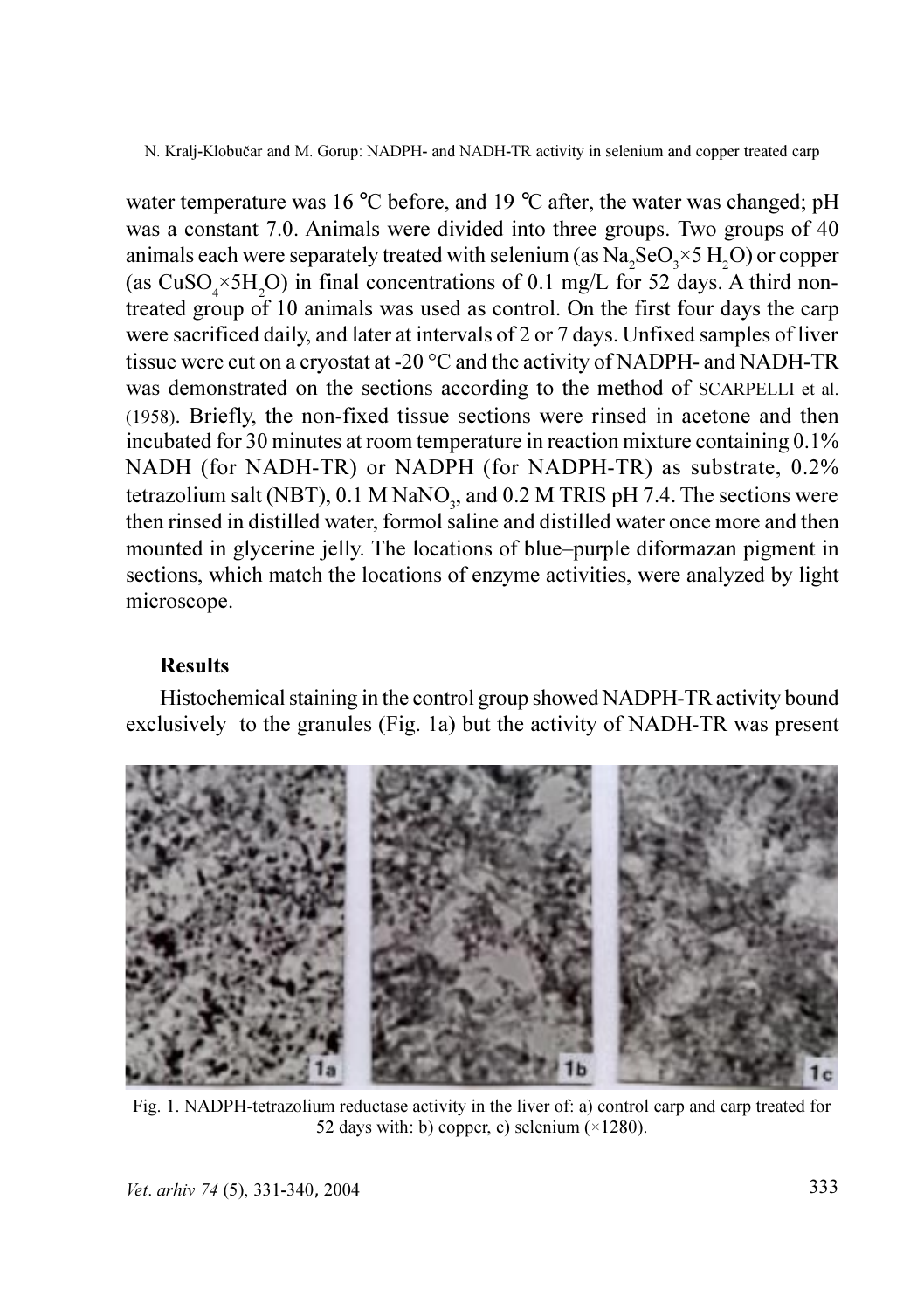both in the granules (Fig. 2a) and was diffusely distributed throughout the cytoplasm  $(Fig. 2b)$ .

In treatment with selenium or copper the activity of NADPH was demonstrated in the granules. During most of the treatment (52 days) with selenium or copper no changes were noted in the activity of NADPH-TR compared to the control. In both treatments the enzyme activity in granules was reduced compared to the control only after 52 days of treatment (Figs 1b, 1c). In a great number of cells the mitochondrial membranes were disrupted, which demonstrated histomorphological alterations in addition to reduced activity in the cytoplasmic granules.



Fig. 2. NADH-tetrazolium reductase activity in the liver of control carp: a) enzyme activity in granules, b) enzyme activity in granules and cytoplasm. Liver of carp treated with selenium during: c) 7 days, d) 11 days  $(\times 1280)$ .

The activity of NADH-TR in treated animals was located in both the granules and the cytoplasm and was, in general, stronger than the activity of NADPH-TR. During the first four days of treatment both elements caused an increase in NADH-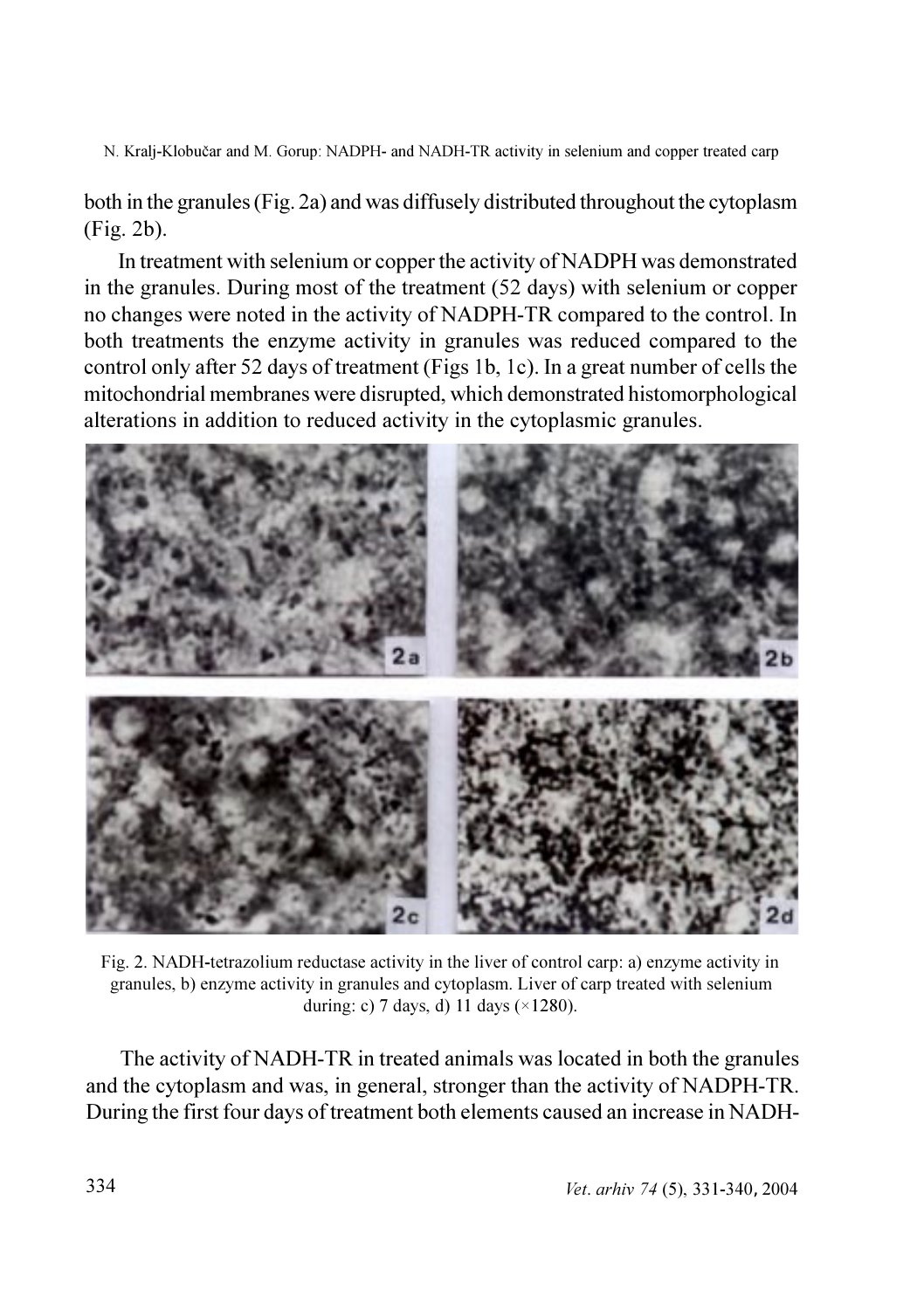TR activity in the granules. In continued treatment with selenium, oscillations in enzyme activity compared to the control were noted. On the 7<sup>th</sup> day of treatment, enzyme activity rapidly decreased (Fig. 2c) and significantly increased again on the  $11^{th}$  day of treatment (Fig. 2d). After this period, NADH-TR activity was gradually reduced to the end of the treatment period, with the exception of the 49<sup>th</sup> day when the enzyme activity in the granules was similar to control. Enzyme activity in the cytoplasm during treatment was not significantly changed compared to the control, with the exception of the  $4<sup>th</sup>$  and  $11<sup>th</sup>$  days of treatment (Fig. 2d) when changes were negligible.



Fig. 3. NADH-tetrazolium reductase activity in the liver of carp treated with copper during: a) 7 days, b) 14 days, c) 42 days and d) 52 days ( $\times$ 1280). Activity of NADH-TR in the liver of control carp is shown in Figs 2a and 2b.

Intoxication with copper also induced oscillations in enzyme activity in granules following the initial increases. On the  $7<sup>th</sup>$  day of treatment very strong NADH-TR activity in granules was noted, which then decreased and was at its lowest on the  $11<sup>th</sup>$  day. Following that, enzyme activity again increased to the  $21<sup>st</sup>$  day of treatment,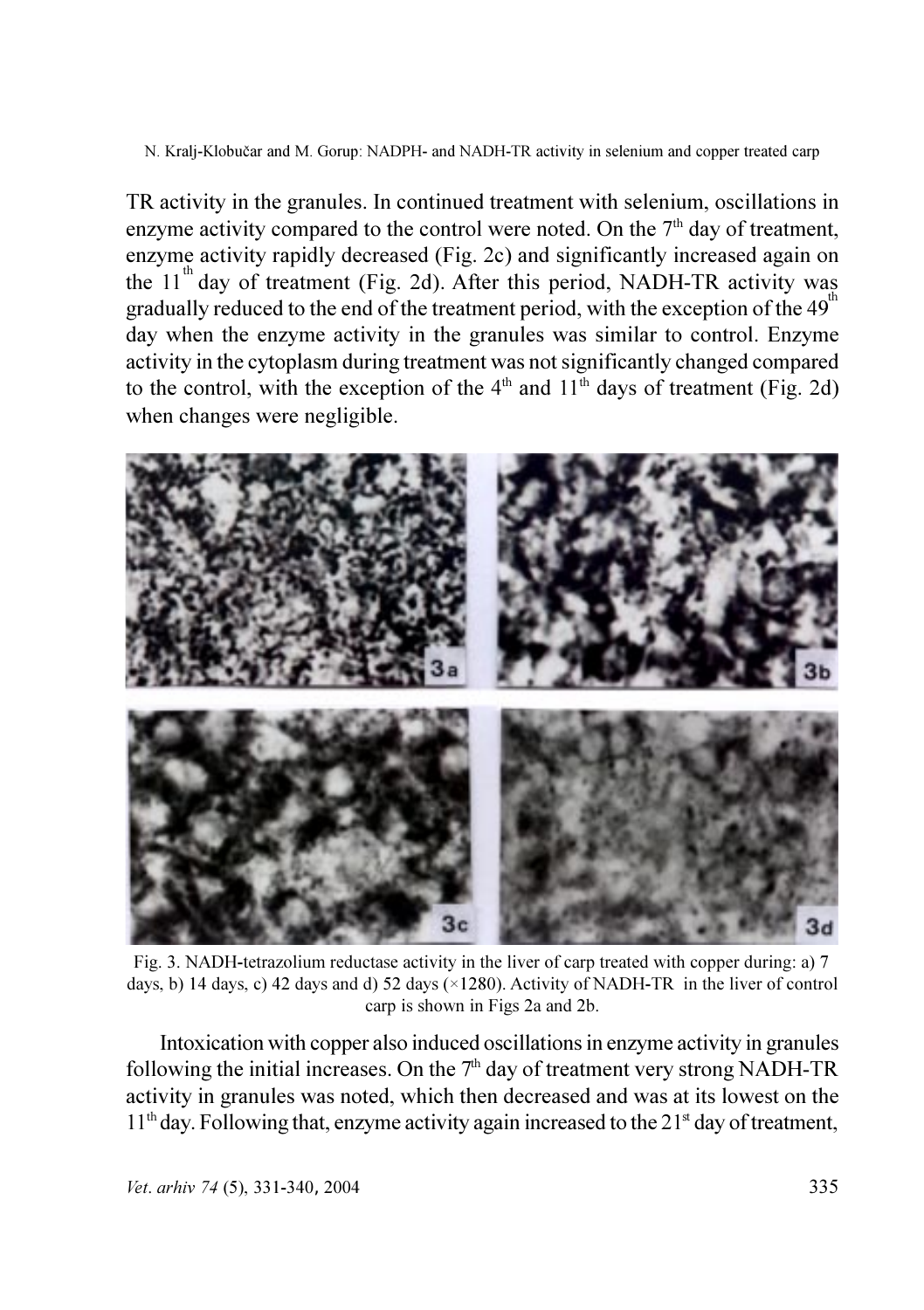equalizing with the peak from the  $7<sup>th</sup>$  day of treatment. After this period, enzyme activity again decreased rapidly and remained at levels slightly higher, or at the same level, until the end of treatment. During intoxication with copper a significant increase in the diffuse activity of NADH-TR in the cytoplasm was noted (Figs 3b, 3c) with the exception of the  $7<sup>th</sup>$  day of treatment when enzyme activity was negligible (Fig. 3a).

Treatment with copper and selenium after 52 days resulted in reduced activity of NADH-TR in granules (Fig. 3d) compared to control. In pancreatic tissue of all samples, which represents part of the hepatopancreas of fish, there was no activity of NADPH- or NADH-TR was recorded

## **Discussion**

This study provides information regarding the hepatocellular distribution of NADPH- and NADH-TR activity. The deposit of diformazan was recorded in granules. It is well known that NADPH- and NADH-TR activity is bound to the mitochondria (ROTHE et al., 1999; KHANNA and PORTER., 2001), therefore the marked granules represent mitochondria. The diffuse distribution of NADH-TR in the cytoplasm is in agreement with the fact by which NADH-TR activity is represented in the endoplasmic reticulum in addition to the mitochondria (MALIK et al., 2000).

The unaltered NADPH-TR activity throughout the 52 days of treatment with selenium and copper suggests that the target organelle for these elements are not the mitochondria. However, reduced activity after 52 days of treatment led to the conclusion that after long-period of treatment even mitohondria became affected with selenium or copper. Thus, in order to impair this enzyme system with low concentrations of selenium and copper, a longer time period is required. This agrees with the fact that both selenium and copper are essential trace elements, which can be incorporated into the appropriate proteins, thereby eliminating all excesses of those elements in the cell. However, a long-term influx of these elements leads to their accumulation and results in damaging impacts, which relate to the reduction of NADPH-TR activity. It is well known that the liver is the prime organ in the accumulation of copper and selenium (PANDEY et al., 2001; FAN et al.,  $2002$ ).

Short-term exposure to copper and selenium (to the  $7<sup>th</sup>$  day of treatment) resulted in an increase of NADH-TR activity in granules. It is well known that NADH-TR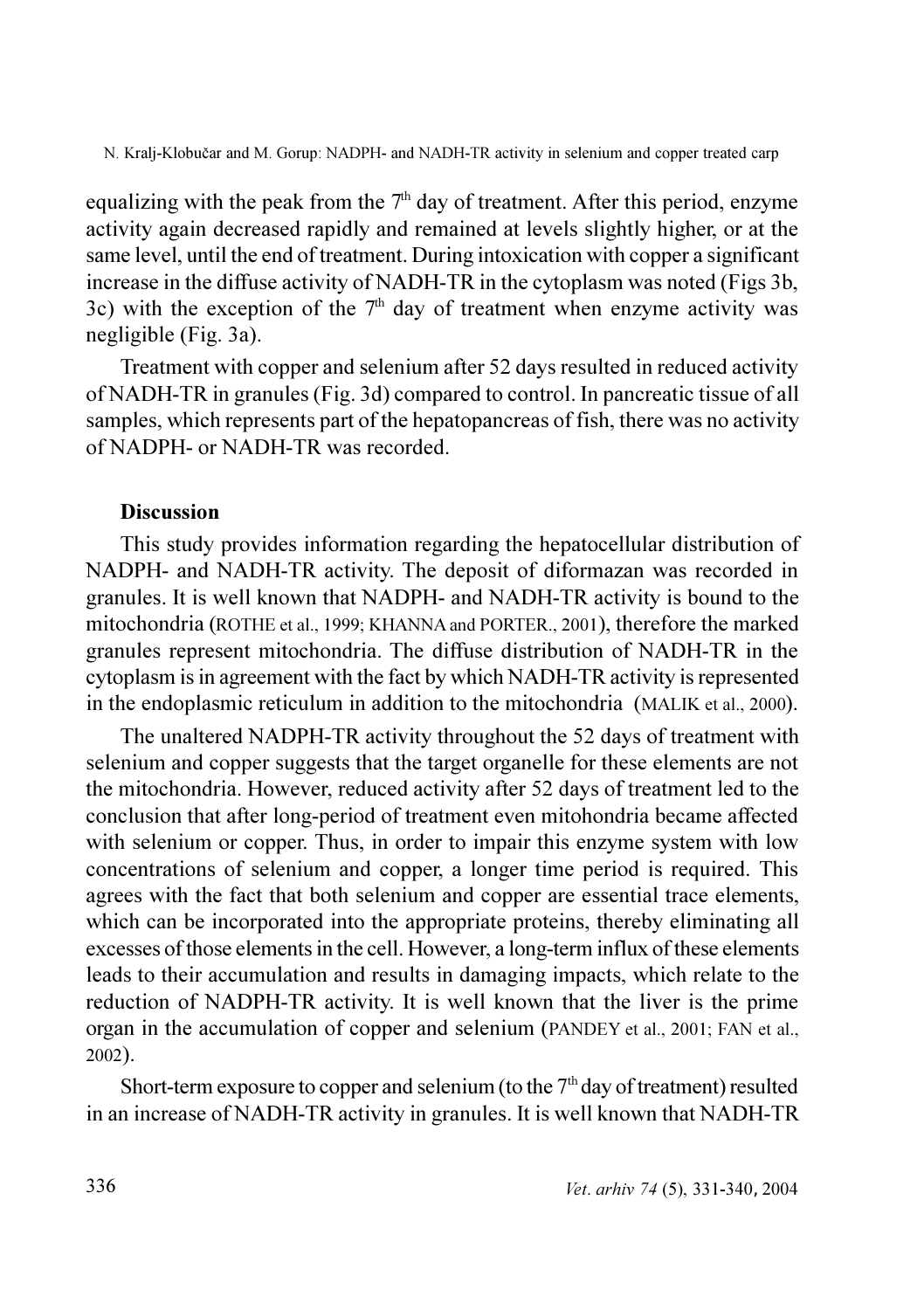marks activity of Complex I in the respiratory chain of the mitochondria (MALIK et al., 2000) in which NADH donates electrons in order to generate energy (ATP). It is possible that selenium and copper induce certain biochemical processes that require energy and thus indirectly affect the oxidative metabolism of the hepatocytes. Such processes could include the defence reactions in which these elements are transformed into less toxic compounds or excretory products. With copper intoxication, these intoxication processes can relate to binding copper to the apothioneins, the synthesis of which requires energy. It is well known that small concentrations of copper induce the synthesis of metallothioneins (VIARENGO and NOTT, 1993; PARK et al., 2001). Increased energy demand in the case of selenium intoxication can reflect the increased metabolic reactions, in which selenium transforms into metabolites that can be excreted from the hepatocytes. It is known that exposure to selenite increases the formation of methylated metabolites, which are excreted via urine (KIM and MILNER, 2001).

Prolonged exposure to low concentrations of selenium and copper resulted in reduced NADH-TR activity. It is known that selenium and copper can act prooxidatively (HARTIKAINEN et al., 2000; POURAHMAD and O'BRIEN, 2000) forming free oxygen radicals, which can incite the peroxidation of lipids, thus damaging membranes. Mitochondrial membranes are particularly sensitive to the peroxidation of lipids (SHAMBERGER, 1986). Selenium and copper can damage mitochondrial membranes, thus affecting the functioning of NADH-TR and disrupting intracellular oxidative processes. This agrees with the inhibition of mitochondrial respiration demonstrated during long-term exposure to low concentrations of cadmium and lead (MEYER et al., 1991).

With copper intoxication, the reduction of NADH-TR activity in the mitochondria occurs simultaneously with increased activity in the cytoplasm. This indicates that the electron transport processes via the system that includes the endoplasmic reticulum intensifies in the cytoplasm. It is known that NADH-TR activity is also present in the endoplasmic reticulum, bound to NADH-cytochromeb5 reductase (MALIK et al., 2000). It is possible that electron transport is bound to the cycling between the cuprous and cupric redox states. The resulting cuprous ions can form highly reactive oxygen species, which in turn cause membrane lipid peroxidation and membrane disruption (LUZA and SPEISKY, 1996). In selenium intoxication, NADH-TR activity in the cytoplasm is unaltered, which suggests that it accumulates in the hepatocytes in smaller concentrations than copper.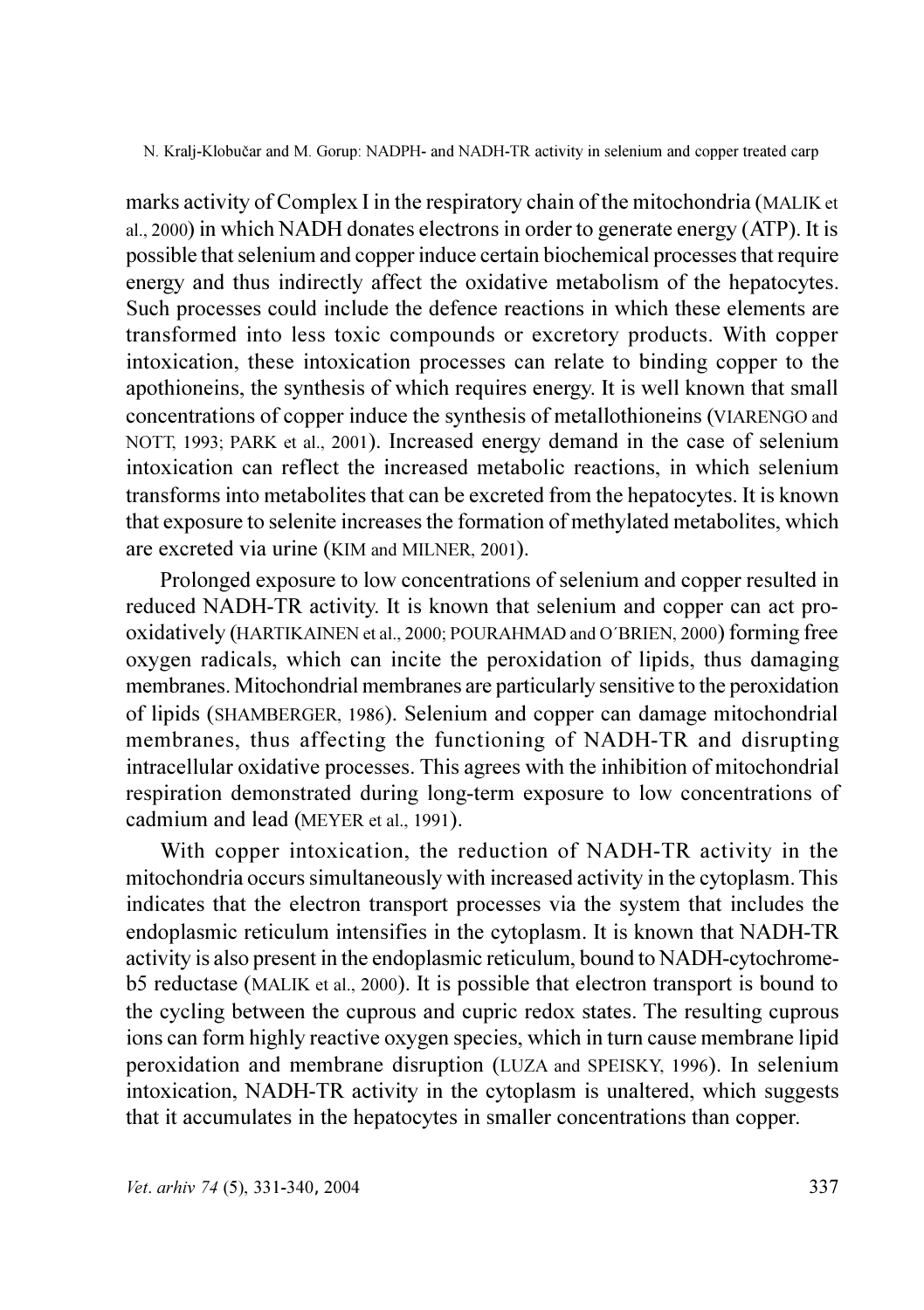This study demonstrates that selenium and copper have a selective effect upon different enzyme systems. The effects of selenium and copper are more strongly expressed on NADH-TR activity than on NADPH-TR activity. Similarly, changes in NADH-TR activity induced by copper are more pronounced that in selenium intoxication, which suggests that in the same concentrations, copper is potentially more hazardous than selenium.

From these results it can be concluded that selenium and copper cause hepatotoxic effects following prolonged intoxication. Such effects are obvious in the reduction of enzyme activity and in histomorphological changes. Histomorphological changes in the liver in the form of lyzed parenhim were noted in the roach following exposure to copper (PARIS-PALACIOS et al., 2000).

## **References**

- COUTURE, P., P. R. KUMAR (2003): Impairment of metabolic capacities in copper and cadmium contaminated wild yellow perch (Perca flavescens). Aquat. Toxicol. 64, 107-120.
- FAN, T. W. M., S. J. T. THE, D. E. HINTON, R. M. HIGASHI (2002): Selenium biotransformations into proteinaceous forms by foodweb organisms of selenium-laden drainage waters in California. Aquat. Toxicol. 57, 65-84.
- HARTIKAINEN, H., T. XUE, V. PIIRONEN (2000): Selenium as an antioxidant and pro-oxidant in ryegrass. Plant Soil 225, 193-200.
- HOFFMAN, D. J. (2002): Role of selenium and toxicity and oxidative stress in aquatic birds. Aquatic Toxicol, 57, 11-26.
- KHANNA, S., J. D. PORTER (2001): Evidence for rectus extraocular muscle pulleys in rodents. Invest. Ophthalmol. Vis. Sci. 42, 1986-1992.
- KIM, Y. S., J. MILNER (2001): Molecular targets for selenium in cancer prevention. Nutr. Canc. 40. 1986-1992.
- KRALJ-KLOBUČAR, N., A. STUNJA, N. KOPJAR (1996): Comparative analysis of the lysosomes in the liver treated with the lead, magnesium and selenium. Histochem. Cytochem. 29, 523-524
- LUZA, S. C., H. C. SPEISKY (1996): Liver copper storage and transport during development: implications for cytotoxicity. Am. J. Clin. Nutr. 63, 812S-820S.
- MALIK, S., H. SUDOYO, S. MARZUKI (2000): Microphotometric analysis of NADH-tetrazolium reductase deficiency in fibroblast of patients with Leber hereditary optic neuropathy. J. Inherit. Metab. Dis. 23, 730-744.
- MAZON, A. F., C. C. C. C. CERQUEIRA, M. N. FERNANDES (2002): Gill cellular changes induced by copper exposure in the South American tropical freshwater fish *Prochilodus scrofa*. Environ. Res. Section A 88, 52-63.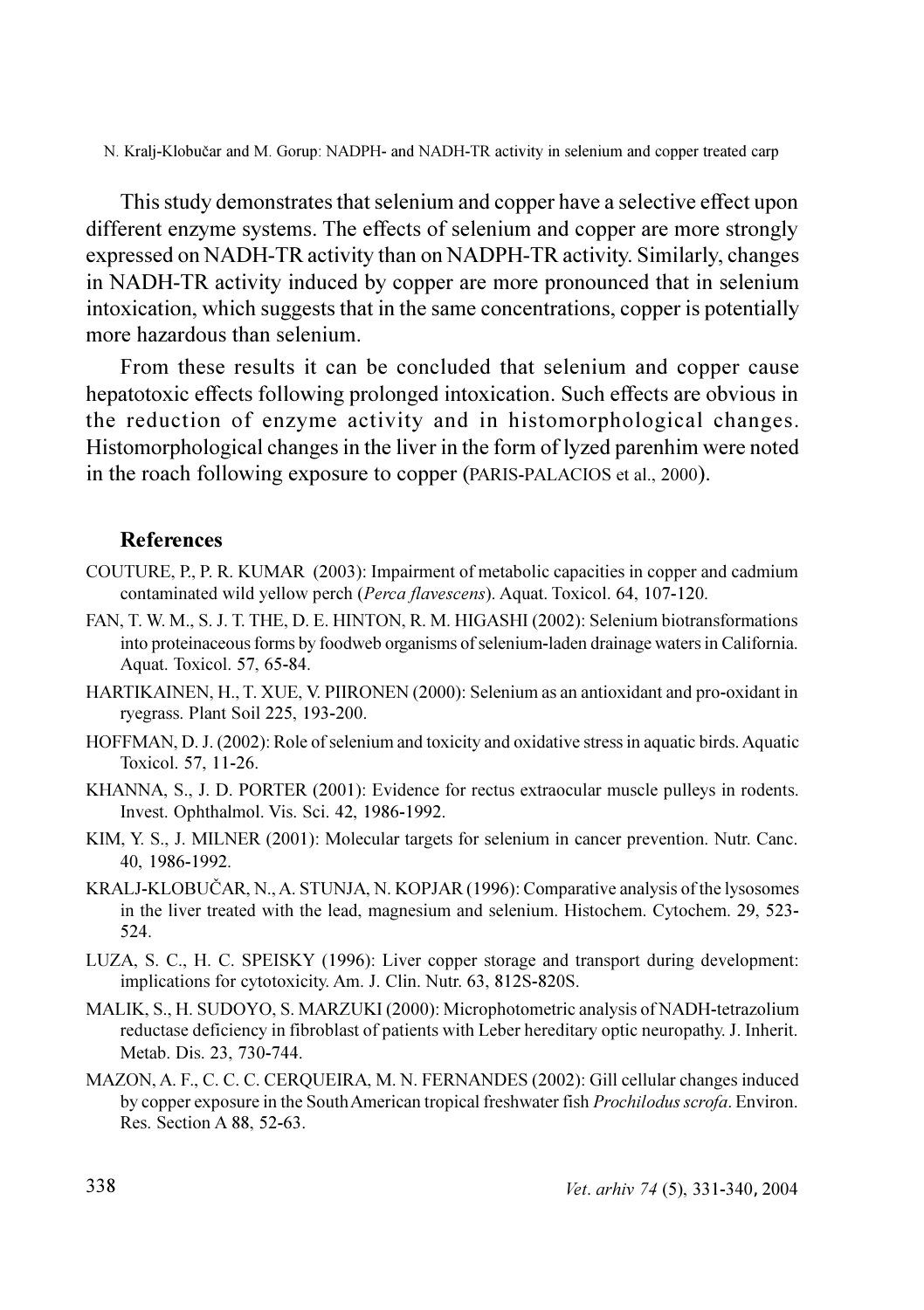- MEYER, W., M. KRETSCHMER, A. HOFFMANN, G. HARISCH (1991): Biochemical and histochemical observations on effects of low-level heavy load (lead, cadmium) in different organ systems of the freshwater crayfish, Actacus astacus L. (Crustacea: Decapoda). Ecotox. Environ. Saf. 21, 137-156.
- PANDEY, S., I. AHMAD, S. PARVEZ, B. BIN-HAFEEZ, R. HAQUE, S. RAISUDDIN (2001): Effect of endosulfan on antioxidans of freshwater fish Channa punctatus Bloch: 1. Protection against lipid peroxidation in liver by copper preexposure. Arch. Environ. Contam. Toxicol. 41,  $345 - 352$
- PARIS-PALACIOS, S., S. BIAGIANTI-RISBOURG, P. EULLAFFROY, J.-C. ETIENNE, G. VERNET (2000): Hepatic perturbations of the teleost Rutilus rutilus induced by sublethal concentrations of  $Cu^{2+}$ : a biochemical and (ultra)structural study. In: Metal Ions in Biology and Medicine (Centeno, J.A., Ph. Collery, G. Vernet, R. B. Finkelman, H. Gibb, J. C. Etienne, Eds.) vol 6, John Libbey Eurotext, Paris. pp. 205-207.
- PARK, J. D., Y. LIU, D. KLAASSEN (2001): Protective effect of metallothionein against the toxicity of cadmium and other metals. Toxicol. 163, 93-100.
- POURAHMAD, J., P. J. O'BRIEN (2000): A comparison of hepatocyte cytotoxic mechanisms for  $Cu^{2+}$  and  $Cd^{2+}$ . Toxicol. 143, 263-273.
- ROTHE, F., P. L. HUANG, G. WOLF (1999): Ultrastructural localization of neuronal nitric oxide synthase in the laterodorsal tegmental nucleus of wild-type and knockout mice. Neurosci. 94,  $193 - 201$ .
- SCARPELLI, D. G., R. HESS, A. G. E. PEARSE (1958): The cytochemical localization of oxidative enzymes. I. Diphosphopyridine nucleotide diaphorase. J. Biophys. Biochem. Cytol. 4, 747-751.
- SHAMBERGER, R. J. (1986): Medical implications of selenium biochemistry. Trace Elem. Med. 3,  $105 - 111$ .
- VIARENGO, A., J. A. NOTT (1993): Mechanisms of heavy metal cation homeostasis in marine invertebrates. Comp. Biochem. Physiol. 104 C, 355-372.

Received: 20 May 2003 Accepted: 3 September 2004

## KRALJ-KLOBUČAR, N., M. GORUP: Histokemijska istraživanja aktivnosti NADPH- i NADH-tetrazol reduktaze u jetri šarana (Cyprinus carpio L.) nakon davanja selena i bakra. Vet. arhiv 74, 331-340, 2004.

### **SAŽETAK**

Istraživani su učinci dugotrajne intoksikacije niskim koncentracijama selena i bakra na aktivnost NADPHi NADH-tetrazol reduktaze. Šarani su odvojeno dobivali selen i bakar u koncentraciji od 0,1 mg/L tijekom 52 dana. Kontrolna skupina nije dobivala selen i bakar. Aktivnost NADPH- i NADH-tetrazol reduktaze određena je u tkivu jetre histokemijskom metodom. Njihova ativnost ustanovljena je u unutarstaničnim zrncima, ali je također bila i difuzno raspoređena u citoplazmi. Zrnca u kojima je utvrđena aktivnost oba enzima predstavljaju